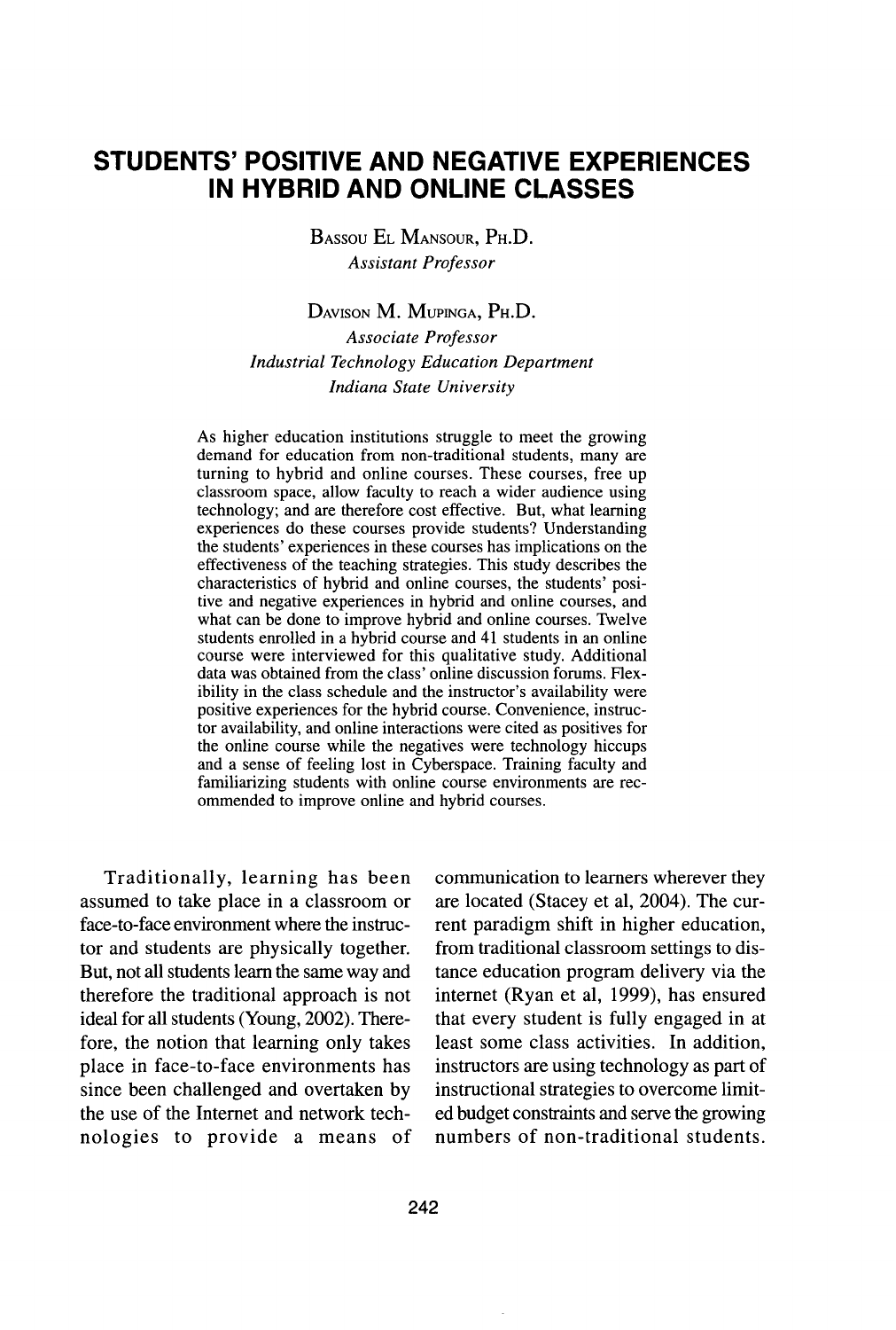Today, hybrid and online courses are among the delivery strategies widely used.

In the traditional format, the teacher develops and transmits the content to the students who learn in a face-to-face environment (Knowles, 2005). Although during a set period of time, learners are frequently provided with activities that require them to be active rather than listen and or watch passively (Berg, 2003; Knowles, et al, 2005; Perry 2003), the instructional approach may generate productive interaction among all participants in the class. However, the face-to-face approach has a number of shortcomings, namely: 1) it requires the students and the instructor to be in the same room; 2) instruction can be inconsistent; and 3) lack of flexibility. In addition, the diverse skill levels of the students in the class presents another challenge. As each student comes to class with a different purpose, expectation, experience, and ability within a given topic, the normal "one-size-fits-all" course does not produce effective results in this situation. The pace of classroom instruction may only be applicable to a few students and may limit activities that can be performed in a classroom setting. The shortcomings of the face-to-face approach have paved the way for alternative approaches such as hybrid and web-based courses.

#### *Characteristics of Hybrid Courses*

A hybrid course, also known as webenhanced/assisted, or blended course, is a course that combines elements of face-toface instruction with elements of distance teaching (Lorenzetti, 2004). In most cases,

through the use of technology, hybrid courses allow students to first meet new information, concepts and procedures outside the classroom before the class physically meets. Furthermore, by allowing students to meet new information outside of the class discourages students from making major investments of their time during the face-to-face meeting (Lorenzetti, 2004).

According to Young (2002), Graham Spanier, president of Pennsylvania State University, hails the convergence of online and resident instruction as "the [hybrid courses] single-greatest unrecognized trend in higher education today." Putting courses partially online can save a university some money without prompting students' protests (Carnevale, 2006). Furthermore, one advantage of this strategy is to move the first exposure to the course material to the online portion of the course. This practice, according to Debi Moon, the director of distance learning at Georgia Perimeter College, "frees the faculty member and encourages more in-depth processing activities when the class meets in person" (Lorenzetti, 2004 p.7). Besides, "a strong case is beginning to be made on the basis of research evidence that many students learn better online than face-to-face, and therefore, a mixture is the best way, according to Chris Dede, professor of learning technologies at Harvard University (Young, 2002).

## *Characteristics of online courses*

Online courses are a type of distance education. The delivery format goes by a number of names: e-learning, Internet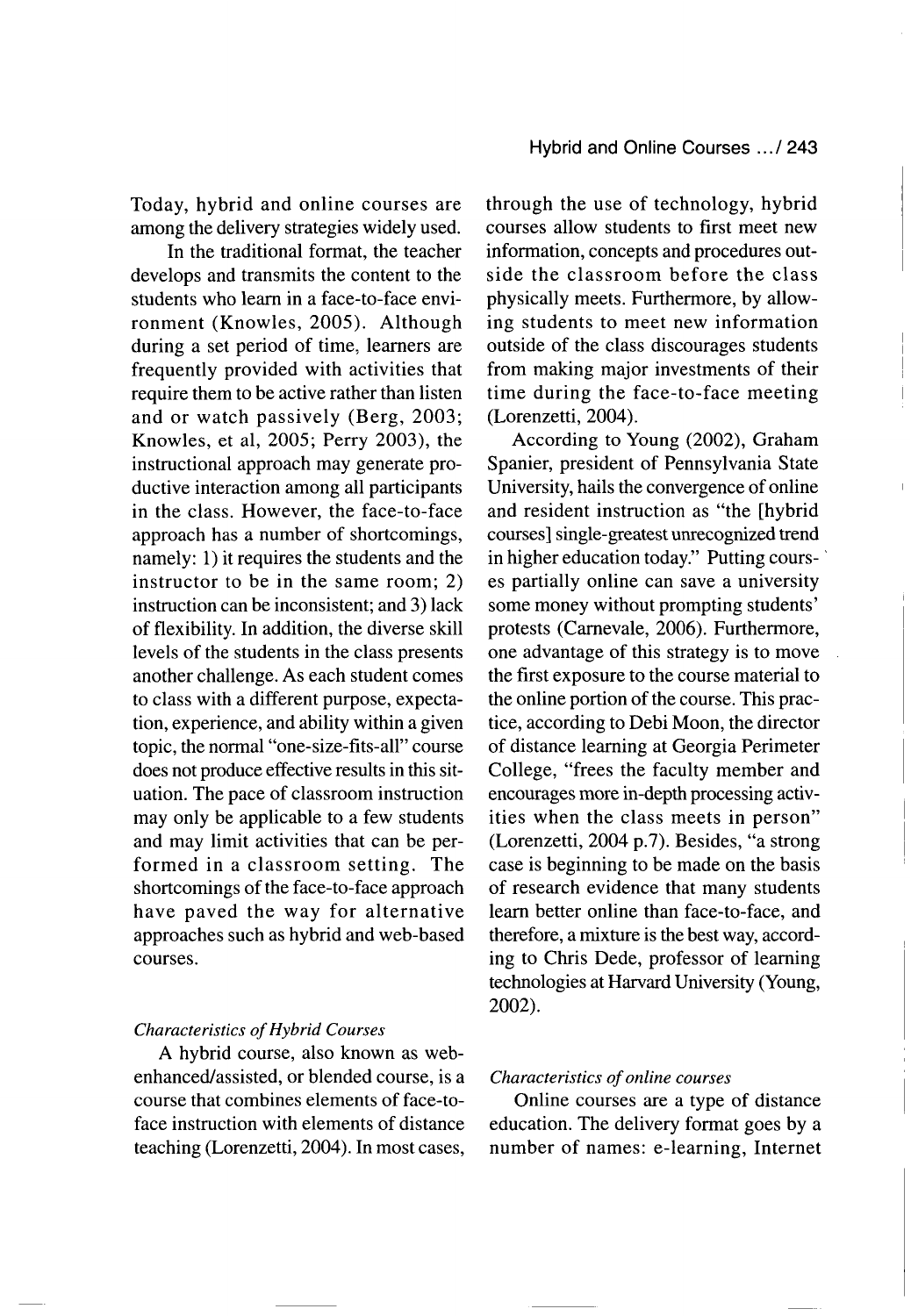learning, distributed learning, networked learning, tele-learning, virtual learning, or web-based learning. Online learning refers to an instructional strategy in which the learners are geographically separated from the instructor, and the instruction is delivered totally through the computer (Western Cooperative for Educational Telecommunications, 2004). Among the distance learning tools, online learning is expanding rapidly (National Center for Education Statistics, 2005). According to the Sloan Consortium Report (2005), overall online enrollment increased from 1.98 million in 2003 to 2.35 million in 2004.

This delivery format combines audio, video, color, graphics, and animation to stimulate student interest. In most webbased courses, instructors and students do not interact simultaneously; instead students respond to messages that are posted on a forum or website at some convenient times. Overall, according to Wang and Newlin (2001), this process limits the amount and depth of interactions regarding course material and procedures. Furthermore, regardless of the exact method, asynchronous communication is slow and limits the type and amount of communication between instructor and student and tends to remove any feelings of connection between the student and the instructor (Wang & Newlin, 2001). Although many colleges have turned to online education, the cost of the technology often eats away any savings from holding class in cyberspace. In fact, online education can often be more expensive than its traditional counterpart (Carnevale, 2006).

Online learning offers several advantages over traditional classroom learning. Among these are the elimination of barriers of time and space. In online learning environments, learning takes place within a flexible timeframe that a student develops without the constraint of a pre-set classroom or organization's schedule (Beam, 1998; Micks, 2001). In addition, web environments offer flexibility of instructional pace, and more control over which learning activities are more appropriate to engage in (Alexandra, 1996). Besides, e-learning offers the same instructional material to each student every time they need it (Allen 2003; Bullen, 2003; Piskurich, 2003). However, e-learning may lack real interactions between instructors and students.

Just like face-to-face courses, online and hybrid courses are not ideal for everyone (Illinois Online Network, 2006). Therefore, to succeed in any learning environment, learners need to have appropriate learning styles and necessary competencies. Since the majority of students enroll in online courses based on the convenience and flexibility of scheduling (Ryan 2001), and not on their learning styles; the students need to have the appropriate learning styles and technical competencies to succeed. Therefore, to ensure effectiveness of the delivery strategies, there is a need to determine what works best in each learning environment.

## Statement of the Problem

As many instructors continue to expand their traditional delivery methods (lecture, laboratory, face-to-face discussion) to include educational options ranging from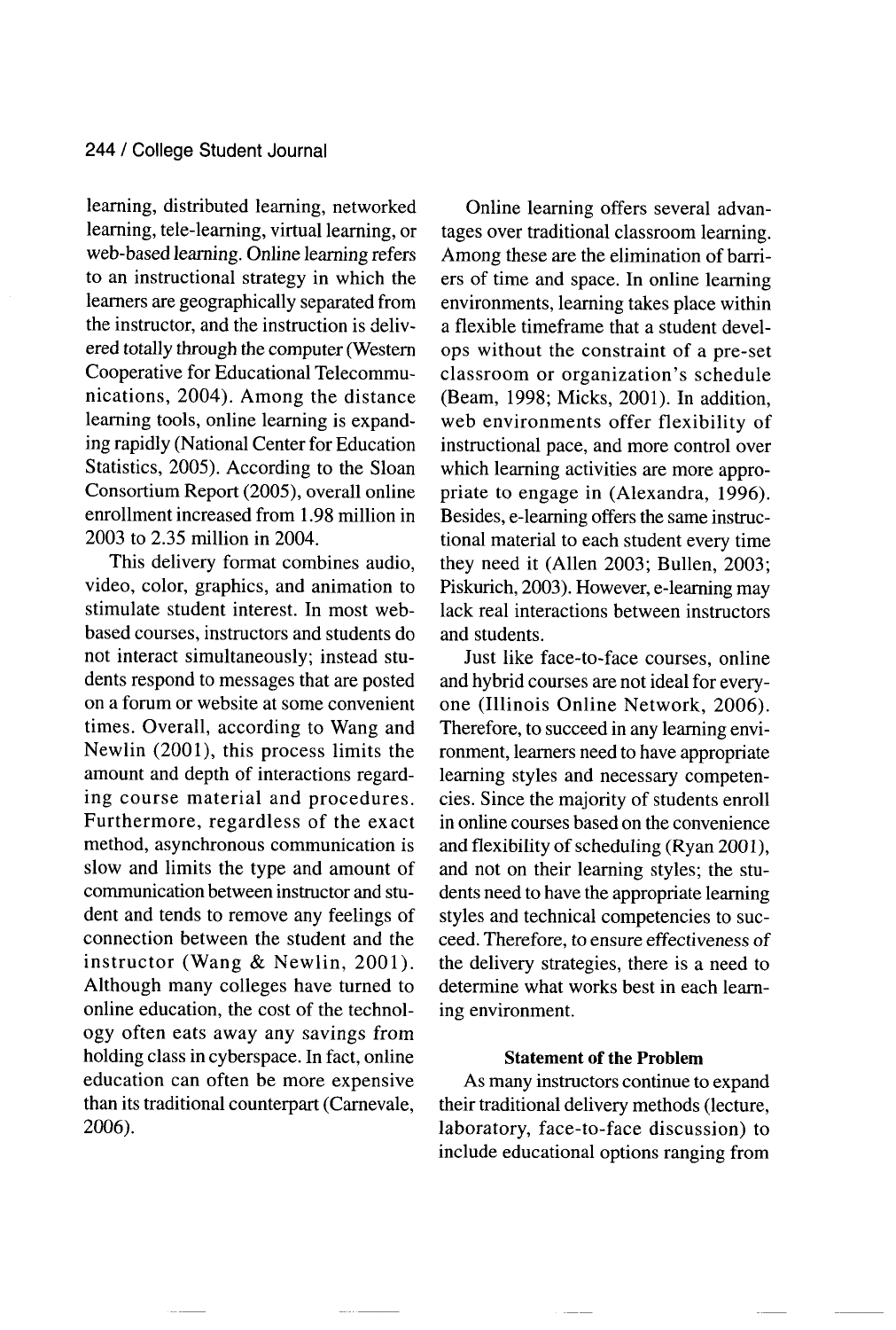web-based course supplements to complete delivery of courses online (Freeman and Field, 2004), issues of instructional quality continue to be of concern (Terry, 2000). Many educators question whether students in online classes learn as much or receive the same quality of instruction as students in the face-to-face classroom (Cooper, 2001). Although students who enroll in online classes generally like the flexibility and convenience offered, they may not be beneficial to them. It becomes important to establish the students' experiences in the delivery formats to keep the positive components or make adjustments to the undesirable aspects.

## Purpose and Objectives of the Study

The main purpose of this study is to describe students' experiences in hybrid and online courses. Based on the review of literature and reflections from students who took hybrid and online courses, this article describes 1) the unique characteristics of hybrid and online classes; 2) the positive and negative aspects of hybrid and online courses as experienced by students; and 3) what instructors can do to improve the teaching of hybrid and online courses.

### Methodology

Data for this study was collected through a case study of college students enrolled in a hybrid or blended course. The case study involved 41 undergraduate students at a four-year mid-western (US) college. The students surveyed were enrolled in a course that was delivered faceto-face and online. The same course material, audios of the face-to-face class and the PowerPoint slides used in the face-

to-face classes, were posted on Blackboard, an online course management platform. Twelve students took the hybrid class and 34 students were strictly online. Every week the audio files recorded during the inclass session were streamed and posted on the course website. The course material posted on the Blackboard course site included: lesson content, assignments, and online discussions. The students had the same course assignments, including participation in online discussions. Students reflected on their experiences in online and blended courses through their qualitative responses. The students' responses were analyzed and are presented in the next section.

#### Results

The students' experiences in the courses varied with the delivery format. In the hybrid course, the students rated the option of scheduling the class face-to-face and online, and instructor availability as positive. On the negative, the rigid schedules for the face-to-face sessions and technical problems with computers and internet service were cited. For the online course, the positive aspects were grouped into: convenience, class expectations, and instructor availability. Technology hiccups and feeling lost in cyberspace were cited as negative experiences for the online class.

Among some positive statements by the students for the hybrid course were: "Ability to work both face-to-face and online when schedules did not permit" and "Physical presence of the instructor to provide additional input, explanations, etc". However, the idea of having scheduled meetings on campus was considered to interfere with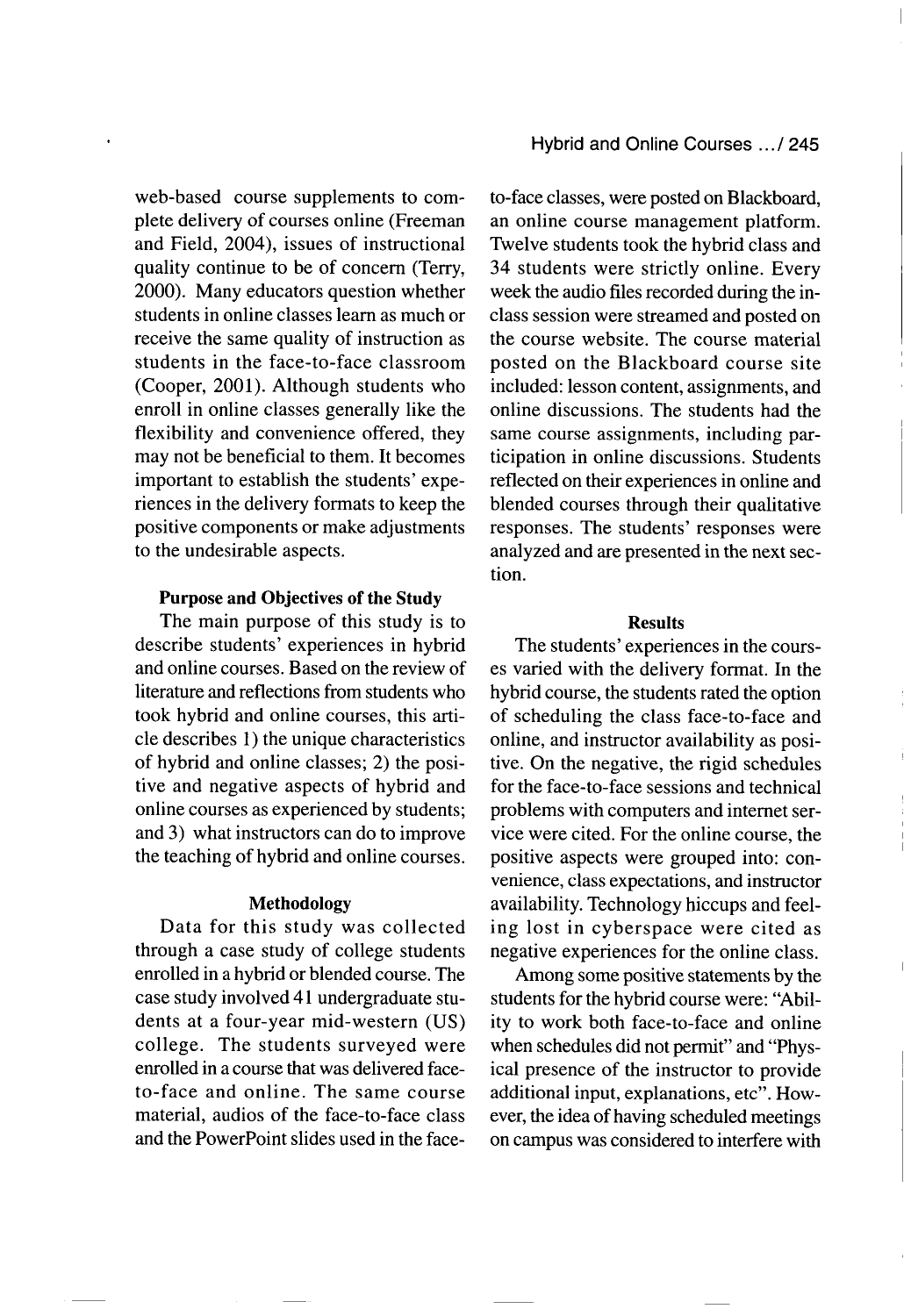students social and work commitments. Positive statements for the online course included: "Being able to do your work online on your own schedule allows me to go back to school while working full time", "Ability to work on the course just about anywhere one has computer access", and "Online discussions allowed me more time to reflect and prepare well thought out responses". The main negative aspects of the online course were 'feeling lost in cyberspace', the technical problems with the computers and course management platforms. Issues related to delays in getting responses to communication from instructor and other students made them feel lost in the cyberspace. In addition, the students felt, "the teachers did not get to know the students personally" and that "there was no way of reading body language [from either fellow students or the instructor]" (see Table 1, for students' experiences).

## *Suggestions for improving hybrid and online courses*

Lack of technical training and support, inadequate compensation and incentive structures, and lack of release time for planning have been cited as reasons why faculty resist participating in hybrid and online courses (Clark, 1993; Khan, 1995; Olcott and Wright, 1995). Therefore, providing training is one way to reduce resistance by faculty to participate in online courses. At Georgia Perimeter College, a Hybrid Fellowship has been created to encourage faculty to develop hybrid and online courses. The fellowship is a faculty development program for teaching and creating hybrid and online course; and providing the solid pedagogical, technical and relevant legal skills (Lorenzetti, 2004). Among the courses covered during training are: How to build a Hybrid/Online Course, Training on course management platform (e.g. WebCT, Blackboard); Using the Exemplary Course Standards; Legal Issues and Copyright, ADA Compliance Training for Distance Education; Pedagogical Skills for Online Courses; Creating a Positive Online Tone; and Using Streaming Media (Lorenzetti, 2004).

When preparing to teach hybrid and online courses, it is helpful to dispel some of erroneous assumptions that students make about online learning. According to Online Classroom (2005), Tips from the Pros, the following are traits/perceptions of successful online learners: 1) students who succeed in online courses generally work during consistent times during the week; and 2) every online course is different and therefore students need to allow for time to adjust to the course design and course management strategies. It would also help if institutions provided students with an orientation to online learning that also includes familiarization with the course management platform.

## Conclusion

The students in both the online and hybrid classes agreed that the classes met their expectations; however a larger percentage of students' negative experiences were expressed for online courses. Many students who tried the hybrid course said the model fits their learning style, attention spans and life styles. On the other hand, some students also felt the same for totally online courses. Therefore, it becomes a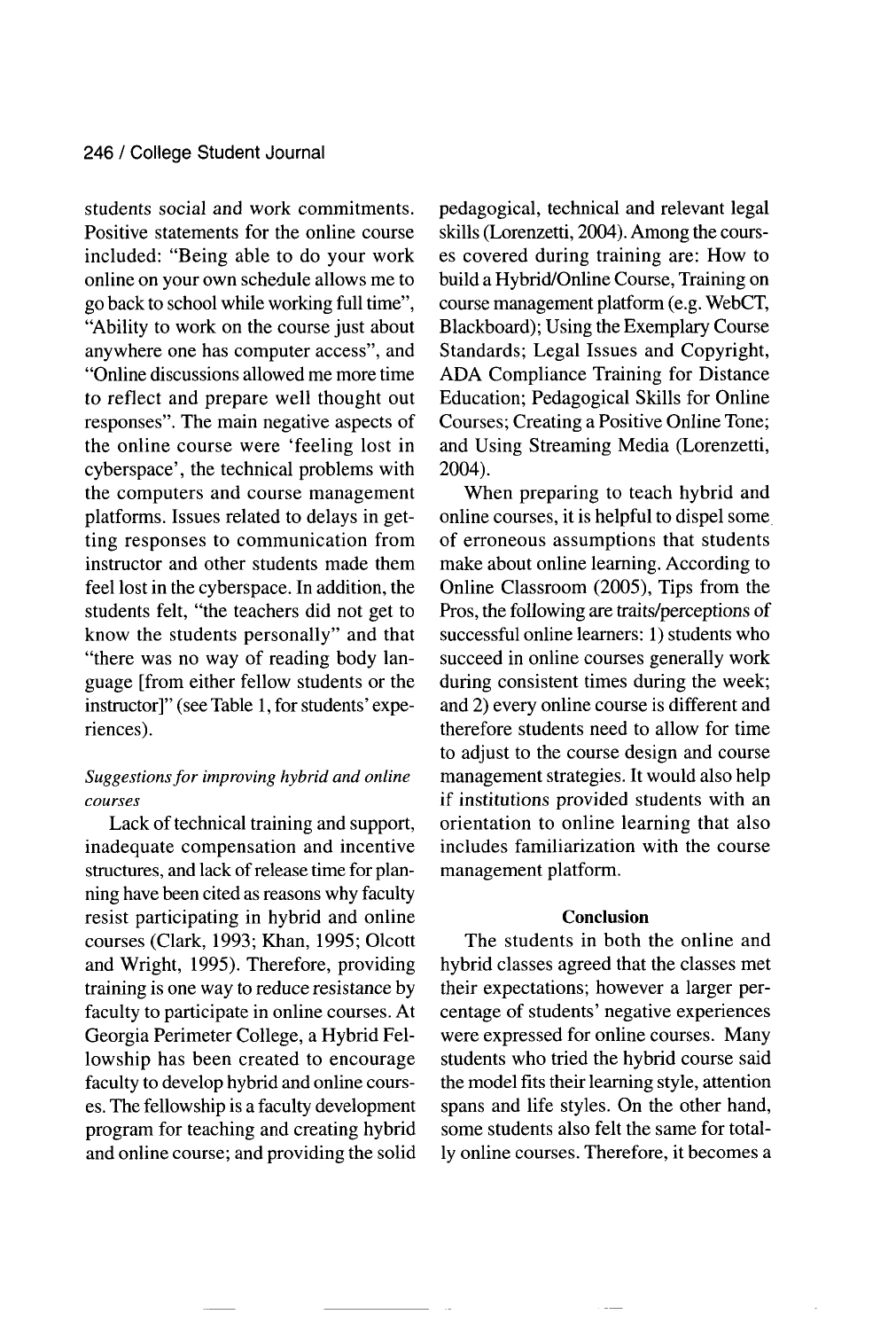## Hybrid and Online Courses **... /247**

|                  | Positives                                                                                                                                                                                                                                                                                                                                                                                                                                                                                                                                                                                                                                                                                                                                                                                                                                                                                                                                                                                                                                                                                                                                                                                                                                                                                               | Negatives                                                                                                                                                                                                                                                                                                                                                                                                                                                                                                                                                                                                                                                                                                                                                                                                                                                                                                                                                                                                                                                                                                                                                                                                                                                             |
|------------------|---------------------------------------------------------------------------------------------------------------------------------------------------------------------------------------------------------------------------------------------------------------------------------------------------------------------------------------------------------------------------------------------------------------------------------------------------------------------------------------------------------------------------------------------------------------------------------------------------------------------------------------------------------------------------------------------------------------------------------------------------------------------------------------------------------------------------------------------------------------------------------------------------------------------------------------------------------------------------------------------------------------------------------------------------------------------------------------------------------------------------------------------------------------------------------------------------------------------------------------------------------------------------------------------------------|-----------------------------------------------------------------------------------------------------------------------------------------------------------------------------------------------------------------------------------------------------------------------------------------------------------------------------------------------------------------------------------------------------------------------------------------------------------------------------------------------------------------------------------------------------------------------------------------------------------------------------------------------------------------------------------------------------------------------------------------------------------------------------------------------------------------------------------------------------------------------------------------------------------------------------------------------------------------------------------------------------------------------------------------------------------------------------------------------------------------------------------------------------------------------------------------------------------------------------------------------------------------------|
| Hybrid<br>Course | <b>Class Scheduling</b><br>• "The option to catch upon what I missed in                                                                                                                                                                                                                                                                                                                                                                                                                                                                                                                                                                                                                                                                                                                                                                                                                                                                                                                                                                                                                                                                                                                                                                                                                                 | <b>Rigid Class Schedules</b><br>• "Less flexible compared to online classes I                                                                                                                                                                                                                                                                                                                                                                                                                                                                                                                                                                                                                                                                                                                                                                                                                                                                                                                                                                                                                                                                                                                                                                                         |
|                  | class on the web"<br>. "Ability to work both face-to-face and online<br>when schedules did not permit"<br><b>Instructor Availability</b><br>• "Physical presence of the instructor to provide<br>additional input, explanations, etc"<br>• "Instructor input and answering of questions is<br>available, in-class and online."<br>• "Face-to-face sessions offered more personalized<br>attention."                                                                                                                                                                                                                                                                                                                                                                                                                                                                                                                                                                                                                                                                                                                                                                                                                                                                                                     | had to be on campus on certain days"<br><b>Technology Hiccups</b><br>• "My Internet connections were bad during<br>the online sessions."<br>• "Confusing, especially the shifting from class<br>sessions to web sessions"                                                                                                                                                                                                                                                                                                                                                                                                                                                                                                                                                                                                                                                                                                                                                                                                                                                                                                                                                                                                                                             |
|                  |                                                                                                                                                                                                                                                                                                                                                                                                                                                                                                                                                                                                                                                                                                                                                                                                                                                                                                                                                                                                                                                                                                                                                                                                                                                                                                         |                                                                                                                                                                                                                                                                                                                                                                                                                                                                                                                                                                                                                                                                                                                                                                                                                                                                                                                                                                                                                                                                                                                                                                                                                                                                       |
| Online<br>Course | <b>Convenience and Flexibility</b><br>. "I was able to schedule a class when it suited my<br>work schedule"<br>• "Ability to work on the course just about<br>anywhere one has computer access."<br>• "Being able to do your work online, on your own<br>schedule allows me to go back to school while<br>working full time."<br>• "Online courses allow me to be full time student<br>and mommy at the same time."<br><b>Class Expectations</b><br>• "The class expectations were the same as the<br>face-to-face class, i.e. grading scale and time<br>frame for assignments was the same."<br>. "The class audio tapes streamed to the web made<br>it [the lesson] closer to face-to-face"<br><b>Instructor Availability</b><br>• "Instructor was available to respond to questions<br>through discussion board or email"<br>• "The Cyber Cafe' [forum on the discussion<br>board for students to post questions] was an<br>excellent opportunity to get responses from other<br>students"<br><b>Online Interactions</b><br>• "Online discussions allowed me more time to<br>reflect and prepare well thought out responses"<br>• "The ability to work electronically in groups<br>with students on campus. This was something<br>new and neat."<br>• "Web course is better for visual learners like | <b>Technology Hiccups</b><br>• "Unreliable Internet connections from my<br>ISP [Internet Service Provider]"<br>• "Too many technical problems with<br>[college's] course management platform"<br>Communication:<br>• "Instructor feedback tended to be slow"<br><b>Feeling Lost in Cyberspace</b><br>• "I did not feel as part of the class"<br>• "You cannot verbalize your thoughts and let<br>other hear your ideas."<br>• "You also lose the personal teacher student<br>relationship."<br>• "You are losing some civility that may be in<br>a classroom discussion."<br>• "Teachers do not get a chance to get to know<br>the student the same as they would in on-line<br>classes".<br>• "You don't get to see the professor or class<br>members face to face."<br>. "With online classes, it is hard to be able to<br>get that whole "personal" thing.<br>• "Not the one-on-one, or personal rapport, and<br>the personal attention many would like to<br>get."<br>• "The camaraderie of partaking in a class<br>function and setting."<br>• "No way to read body language."<br>• "It is not possible to get immediate feedback<br>as there are different time availabilities for<br>the student and instructor."<br>• "It takes more time to e-mail or post a |
|                  | myself. I learn through visual cues and<br>experiential exercises; and those that require<br>more time, are language-challenged, or<br>introverted"                                                                                                                                                                                                                                                                                                                                                                                                                                                                                                                                                                                                                                                                                                                                                                                                                                                                                                                                                                                                                                                                                                                                                     | question on the discussion board and wait for<br>a response."                                                                                                                                                                                                                                                                                                                                                                                                                                                                                                                                                                                                                                                                                                                                                                                                                                                                                                                                                                                                                                                                                                                                                                                                         |

Table **1:** Positive and Negative Experiences in Hybrid and Online Courses

question of what a student finds matching his/her learning style and social commitments, that makes the best delivery strategy. Where possible, a blend of the delivery strategies may be ideal.

#### References

- Alexandra, R. (1996, November). Technology transforms training. HR Focus, 73, **p. 11.**
- Allen, I. **E.,** & Seaman, J. (2003). Sizing the opportunity: The quality and extent of online education in the United States, 2002 and 2003. Needham, MA.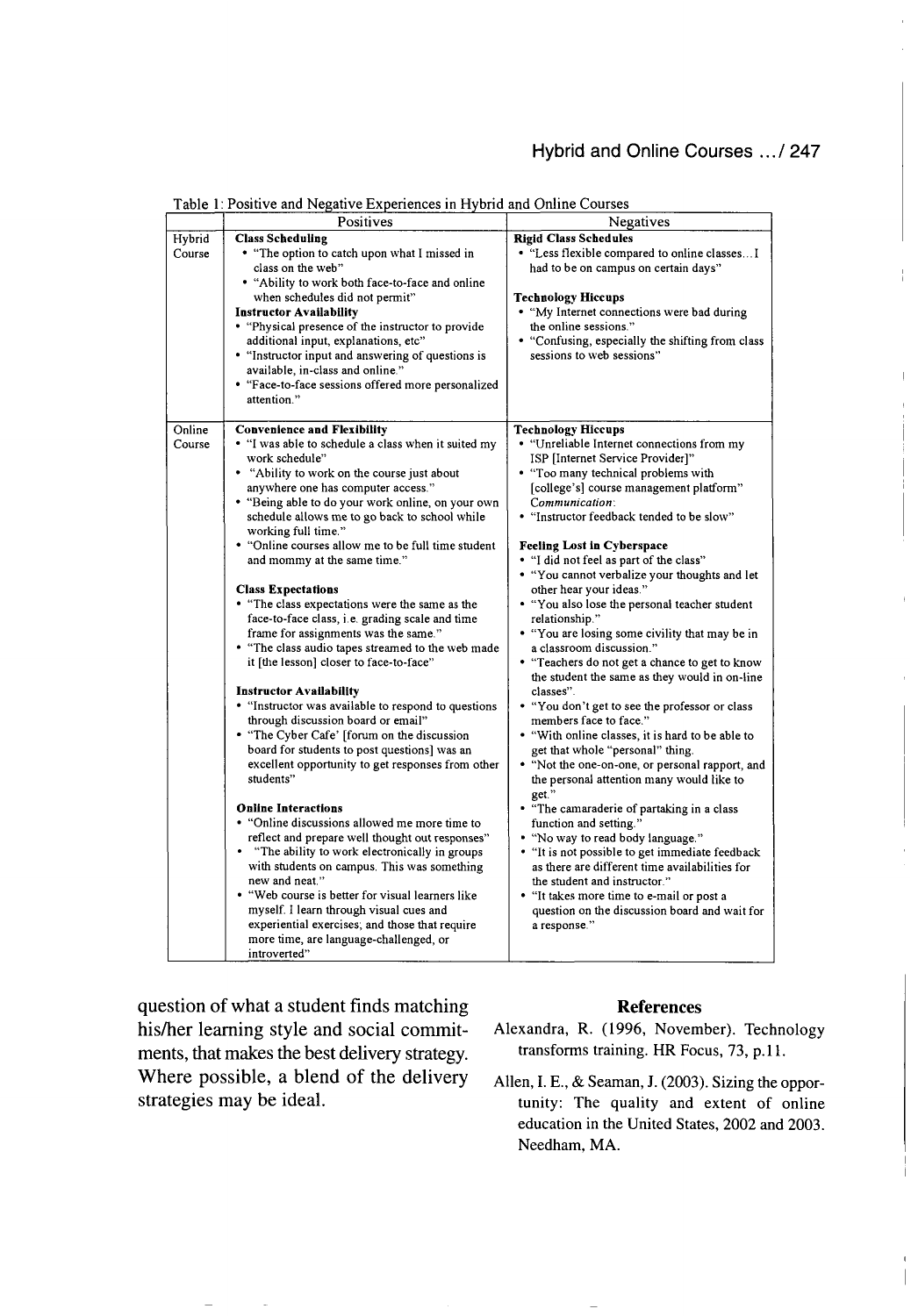## 248 / College Student Journal

- Allen, M. (2003). The lessons of e-learning. Optimize, December 2003. p.51.
- Beam, P. (1998). But what did we learn...?. Proceedings of the Sixteenth Annual International Conference on Computer Documentation, (pp.24-26).
- Berg, **S.** (2003). Two sides of the same coin: engaging student beyond the traditional classroom. The Community College Enterprise, 9(1), 7.
- Bullen, M. (2003). E-learning emergence. CGA Magazine. Toronto: Jul/Aug. 37(4),
- Carnevale, **D.** (2006). Online. Chronicle of Higher Education. 52(20), 1/20/2006.
- Clark, T. (1993). Attitudes of higher education faculty toward distance education: A national survey. The American Journal of Distance Education, 7(2), 19-33.
- Cooper, L.C. (2001). A comparison of online and traditional computer applications classes. T.H.E. Journal, (28) 8. 52-46. March 2001.
- Freeman, S.A, & Field, D.W. (2004). Student Perceptions of Web-Based Supplemental Instruction. Journal of Technology Studies, 30(4), 25-31.
- Khan, B.H. (1995) Obstacles encountered during stages of the educational change process. Educational Technology, March-April: 43-46
- Knowles, M. S., Holton III, E. F., & Swanson, R. A. (2005). The adult learner: The definitive classic in adult education and human resource development (6th ed.) Woburn, MA: Butterwroth-Heineman
- Lorenzetti, J.P. (2004, November 1). For quality and cost effectiveness, build a hybrid program. Distance Education Report, 8(21), 1-2, 7.
- National Center for Education Statistics (2005). Distance education courses for Public Elementary and Secondary School Students: 2002-03. Retrieved July 29, 2005 from http:// nces. ed.gov/surveys/frss/publications/ 2005 010/
- Olcott, D. Jr. and Wright, S. J. (1995). An institutional support framework for increasing faculty participation in postsecondary distance education. The American Journal of Distance Education 9 (3): 5-17.
- Perry, T. (2003, November). Torn over training. Occupational Health & Safety, 72(11), 81.
- Piskurich, G. M.(2003). Preparing learners for elearning. Jossey-Bass/Pfeiffer, p.73.
- Ryan, M., Hodson Carlton, K., &Ali, N. **S.** (1999). Evaluation of traditional classroom teaching methods versus course delivery via the world wide web. Journal of Nursing Education, 38, p. 272.
- Ryan, **S.** (2001). Is online learning right for you? American Agent and Broker 73 (6):54-58.
- Sloan Consortium, (2005). Growing by degrees: Online education in the United States,<br>Retrieved March 28, 2006, from Retrieved http://www.sloan-c.org/resources/survey.asp.
- Stacey, E., Peter, S. J., Barty, K. (2004). Adult Learners in the workplace: Online learning and communities of practice. Distance Education, (25)1, May 2004.
- Young, J. R.(2002). 'Hybrid' teaching seeks to end the divide between traditional and online instructions. Chronicle of Higher Education, 3/22/2002, 48(28), p33.
- Wang, A.Y. & Newlin, M.H. (2002). T H **E** Journal, Online lectures: Benefits for the Virtual Classroom, Aug 2001 (29)1.17-22.
- Western Cooperative for Educational Telecommunications, (2004). Distance education: A consumer's guide. Western Cooperative for Educational Telecommunications, Retrieved May 15, 2006: http://www.wcet.info/ Resourc es/publications/conguide/